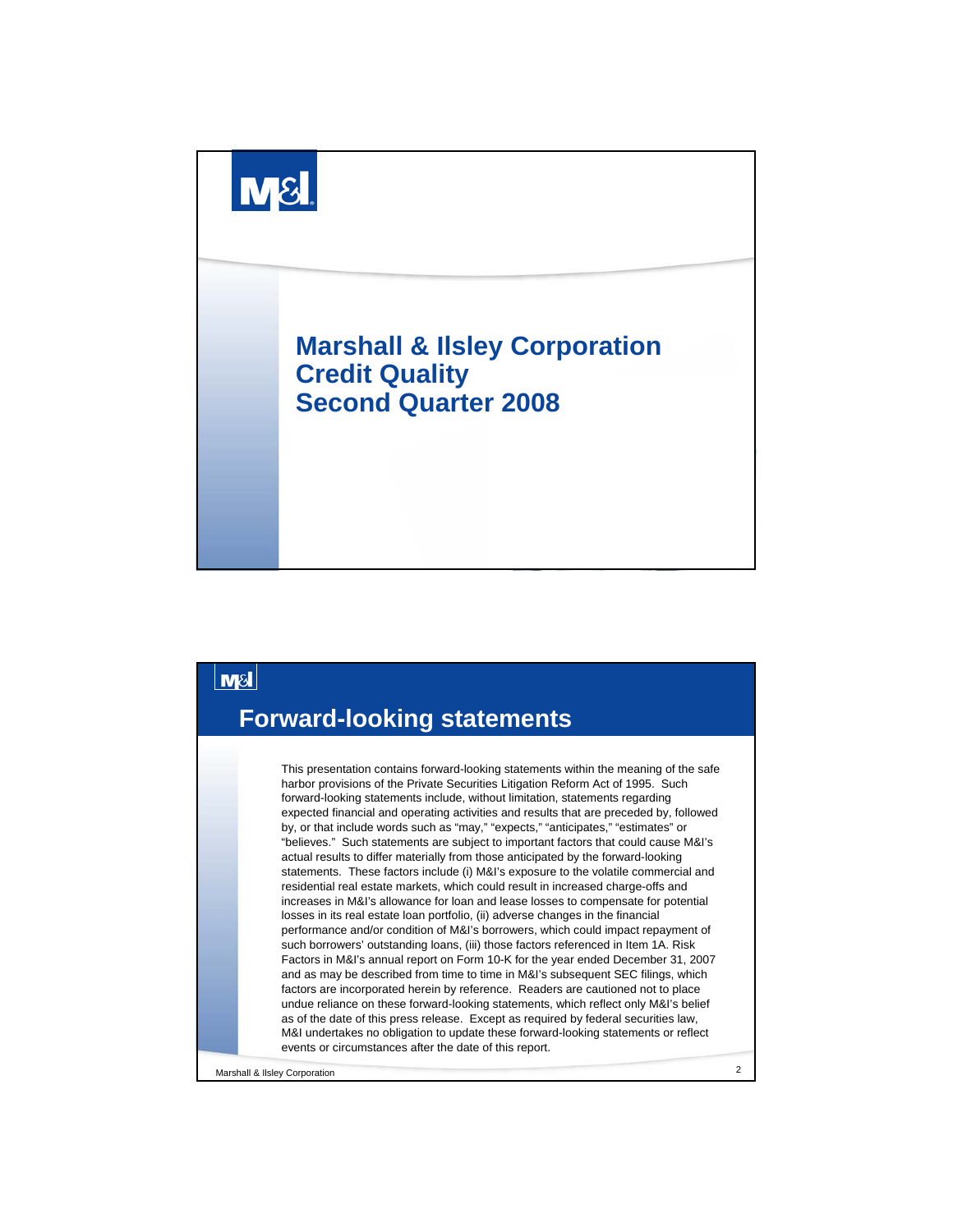

|                                            | <b>2Q07</b> | <b>1Q08</b> | <b>2Q08</b> |
|--------------------------------------------|-------------|-------------|-------------|
| Loan Loss Reserve / Period-End Loans       | 1.00%       | 1.10%       | 2.05%       |
| Loan Loss Reserve / Non-Performing Loans   | 112%        | 69%         | 99%         |
| Non-Performing Loans / Period-End Loans    | 0.89%       | 1.60%       | 2.07%       |
| Non-Perf. Assets / Period-End Loans + OREO | 0.94%       | 1.95%       | 2.47%       |
| Net Charge-Offs / Average Loans            | 0.22%       | 1.08%       | 3.23%       |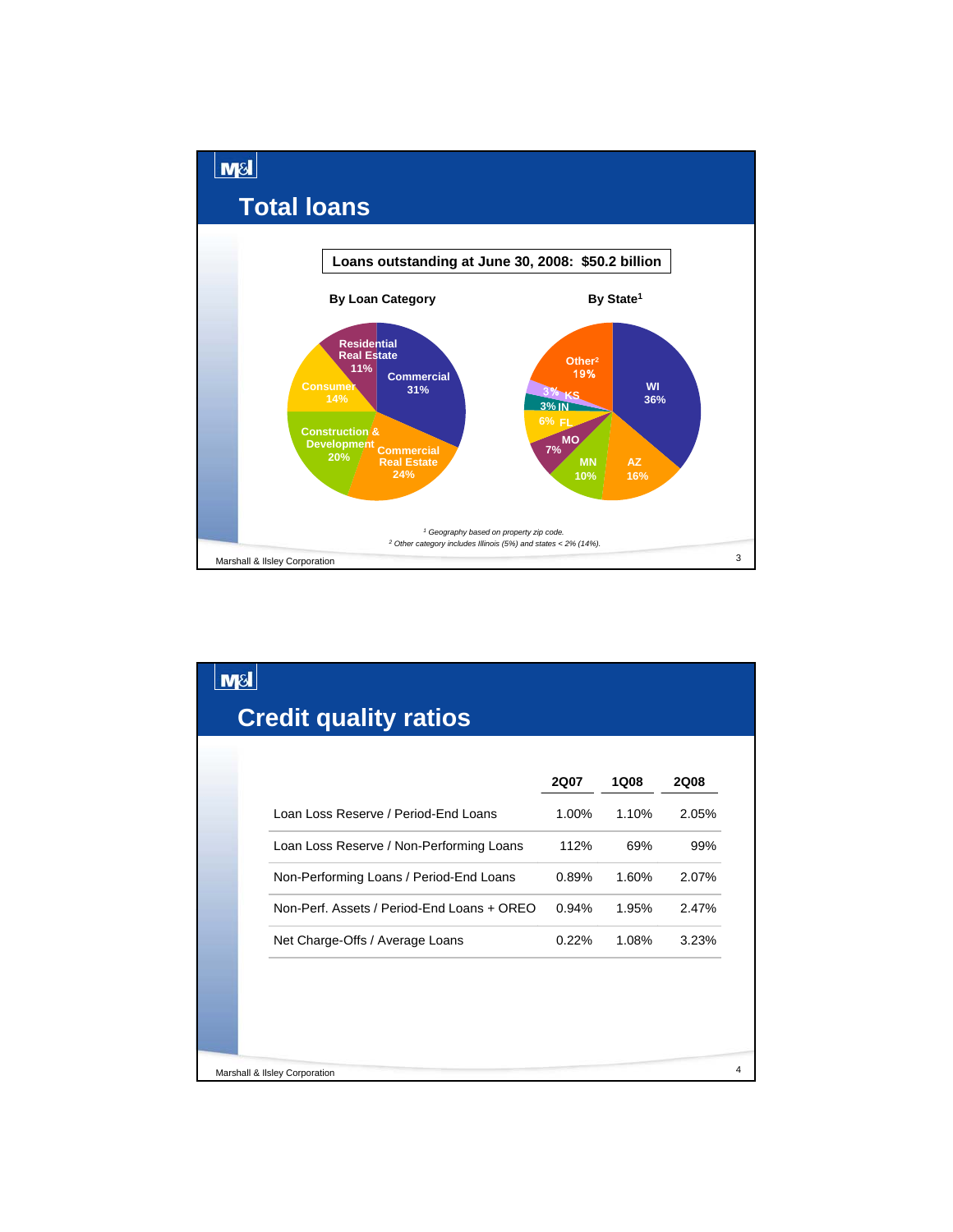

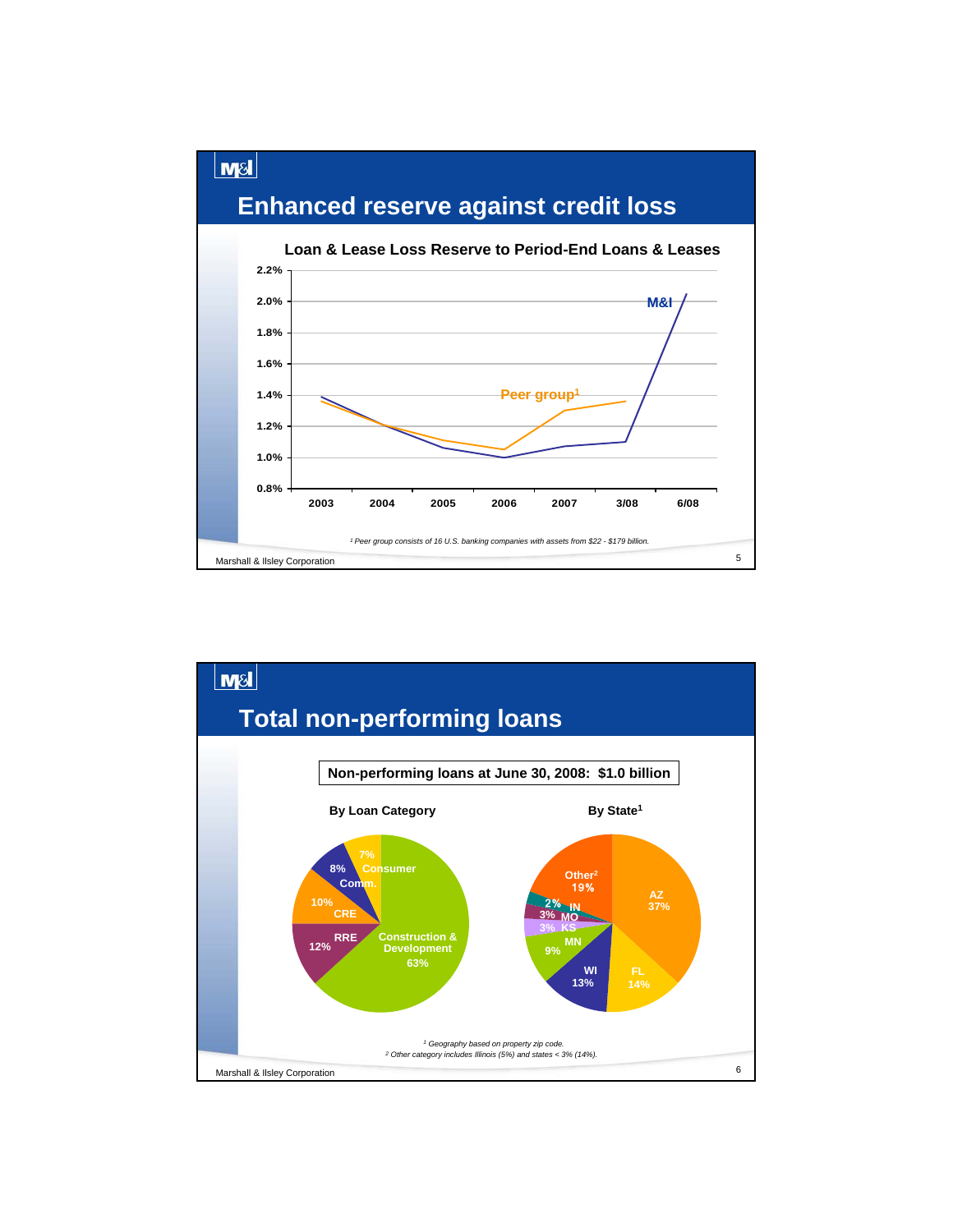

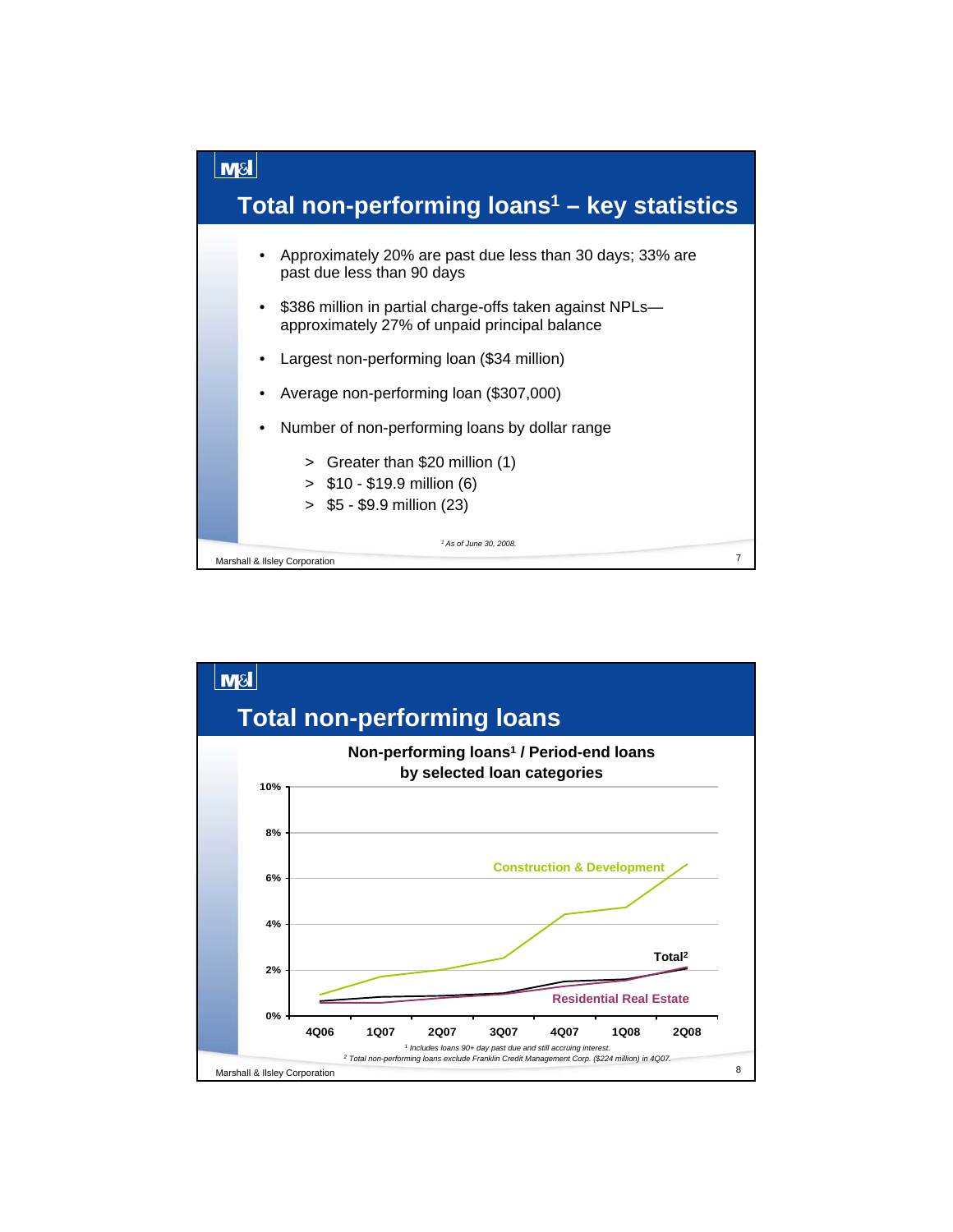

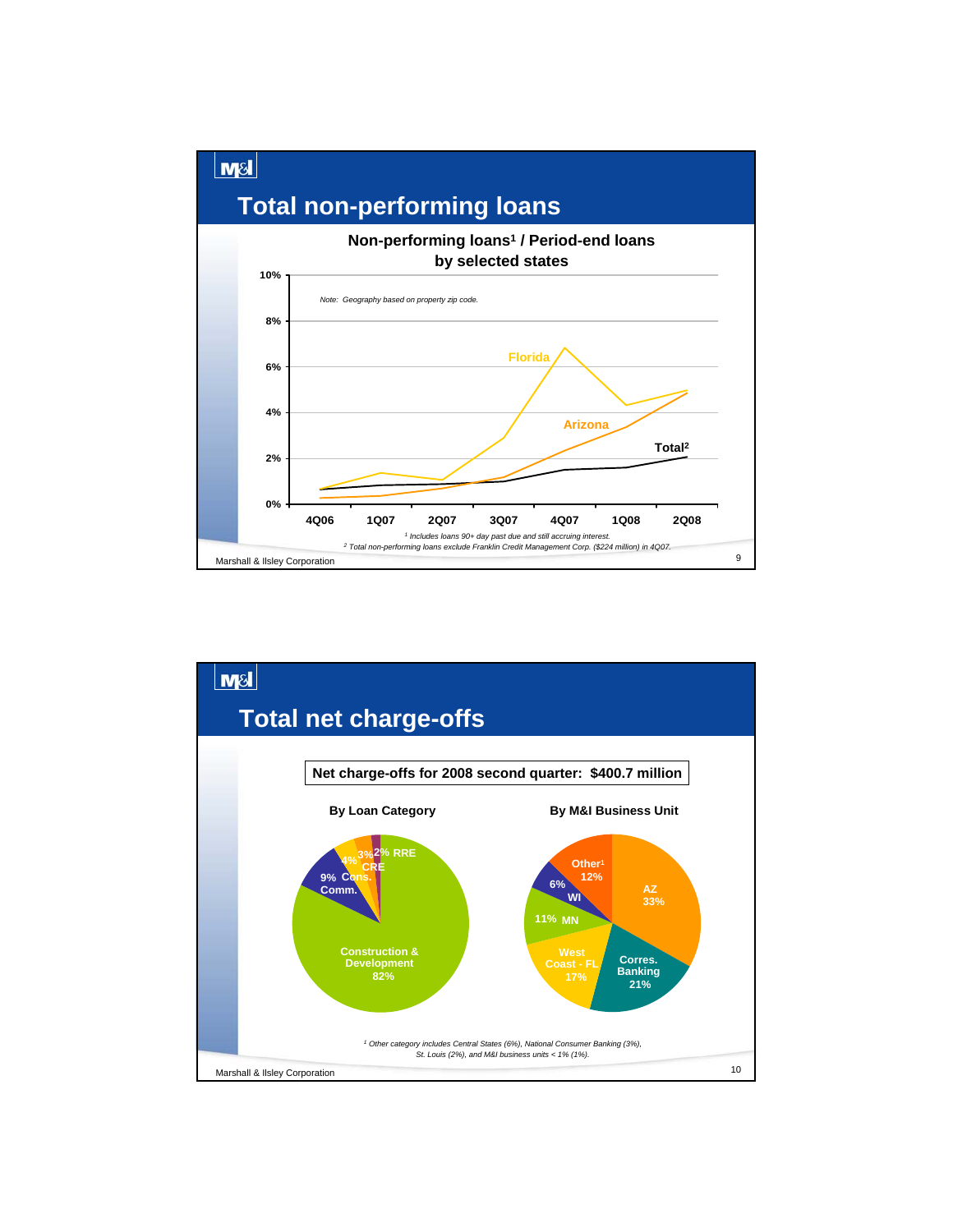

| $C&D$ loans <sup>1</sup> – key statistics          |                |                                                    |                            |                             |                                 |
|----------------------------------------------------|----------------|----------------------------------------------------|----------------------------|-----------------------------|---------------------------------|
|                                                    | Commercial     |                                                    | <b>Residential</b>         |                             |                                 |
| \$ Millions                                        | Construction   | Land                                               | Constr. By<br>Individuals  | Land                        | Constr. By<br><b>Developers</b> |
| Total loan portfolio size                          | \$4,362.8      | \$991.8                                            | \$1,012.9                  | \$2,304.4                   | \$1,297.0                       |
| Average loan size                                  | 2.8            | 0.8                                                | 0.4                        | 0.2                         | 1.0                             |
| Total non-performing loans                         | 169.4          | 21.5                                               | 44.7                       | 218.6                       | 206.5                           |
| Largest non-perforning loan                        | 12.9           | 6.7                                                | < 1.0                      | 14.1                        | 34.0                            |
| Average non-performing loan                        | 1.6            | 0.6                                                | 0.5                        | 0.4                         | 1.1                             |
| # NPLs > \$5 million by \$ range<br>> \$20 million |                |                                                    |                            |                             |                                 |
| \$10 - \$19.9 million                              | 0<br>3         | $\mathbf 0$<br>0                                   | $\mathbf 0$<br>$\mathbf 0$ | $\mathbf 0$<br>$\mathbf{1}$ | 1<br>1                          |
| \$5 - \$9.9 million                                | 6              | 1                                                  | $\mathbf 0$                | 2                           | 9                               |
| Total                                              | 9              | $\mathbf{1}$                                       | $\overline{0}$             | $\overline{\mathbf{3}}$     | 11                              |
| # NPLs > \$5 million by state <sup>2</sup>         |                |                                                    |                            |                             |                                 |
| Arizona                                            | 0              | 0                                                  | $\mathbf 0$                | 2                           | 5                               |
| Florida                                            | $\overline{4}$ | 1                                                  | $\Omega$                   | $\mathbf{1}$                | $\overline{2}$                  |
| <b>Ilinois</b>                                     | 1              | $\Omega$                                           | $\Omega$                   | $\Omega$                    | 1                               |
| Kansas                                             | 1              | 0                                                  | $\Omega$                   | $\Omega$                    | 0                               |
| Minnesota                                          | $\mathbf 0$    | 0                                                  | 0                          | $\Omega$                    | 1                               |
| Wisconsin                                          | 1              | $\Omega$                                           | $\Omega$                   | $\Omega$                    | 1                               |
| Other states                                       | $\overline{2}$ | 0                                                  | $\mathbf 0$                | 0                           | 1                               |
| Total                                              | 9              | $\overline{1}$                                     | $\overline{0}$             | $\overline{\mathbf{3}}$     | 11                              |
|                                                    |                | <sup>1</sup> As of June 30, 2008.                  |                            |                             |                                 |
|                                                    |                | <sup>2</sup> Geography based on property zip code. |                            |                             |                                 |
| Marshall & Ilsley Corporation                      |                |                                                    |                            |                             |                                 |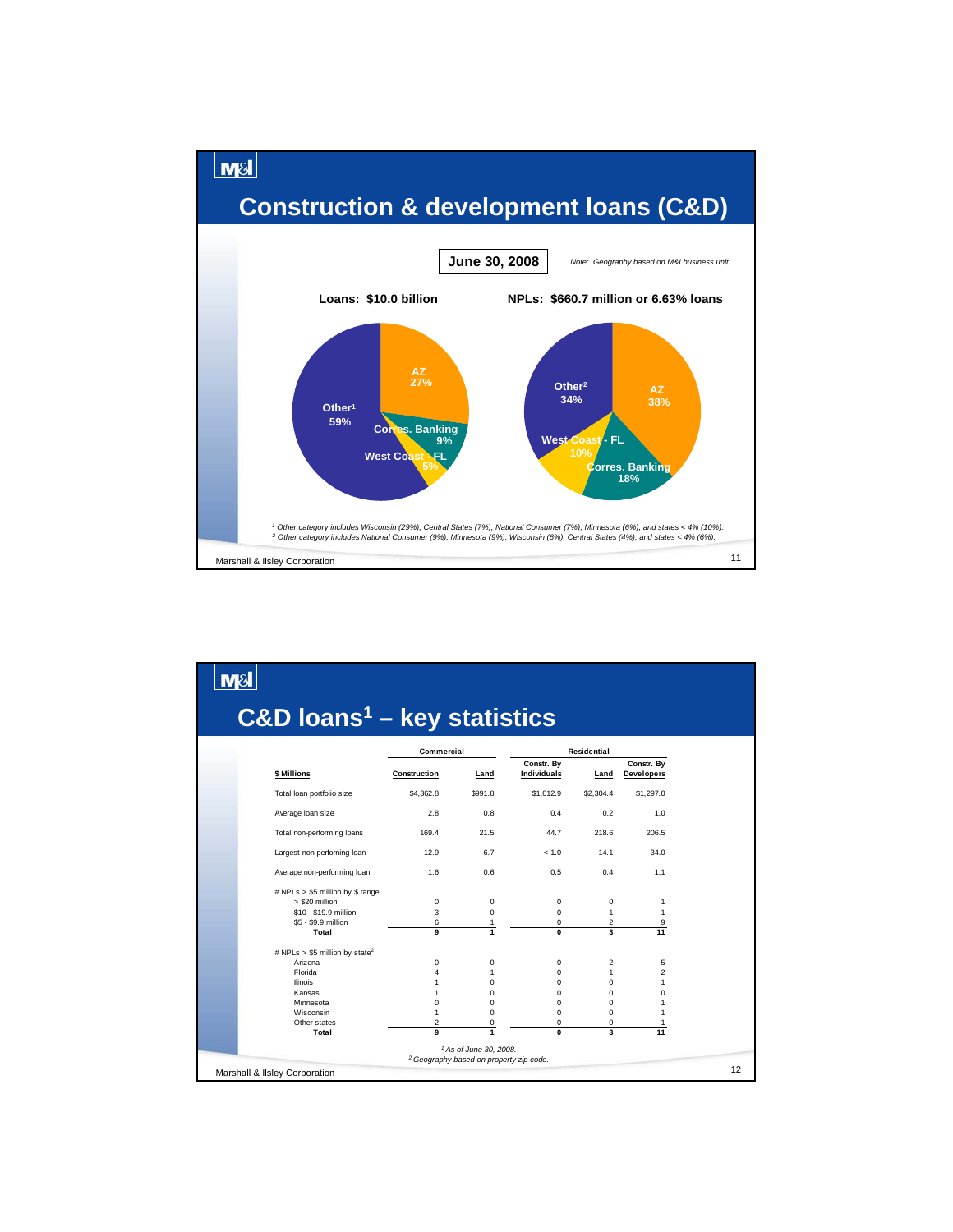

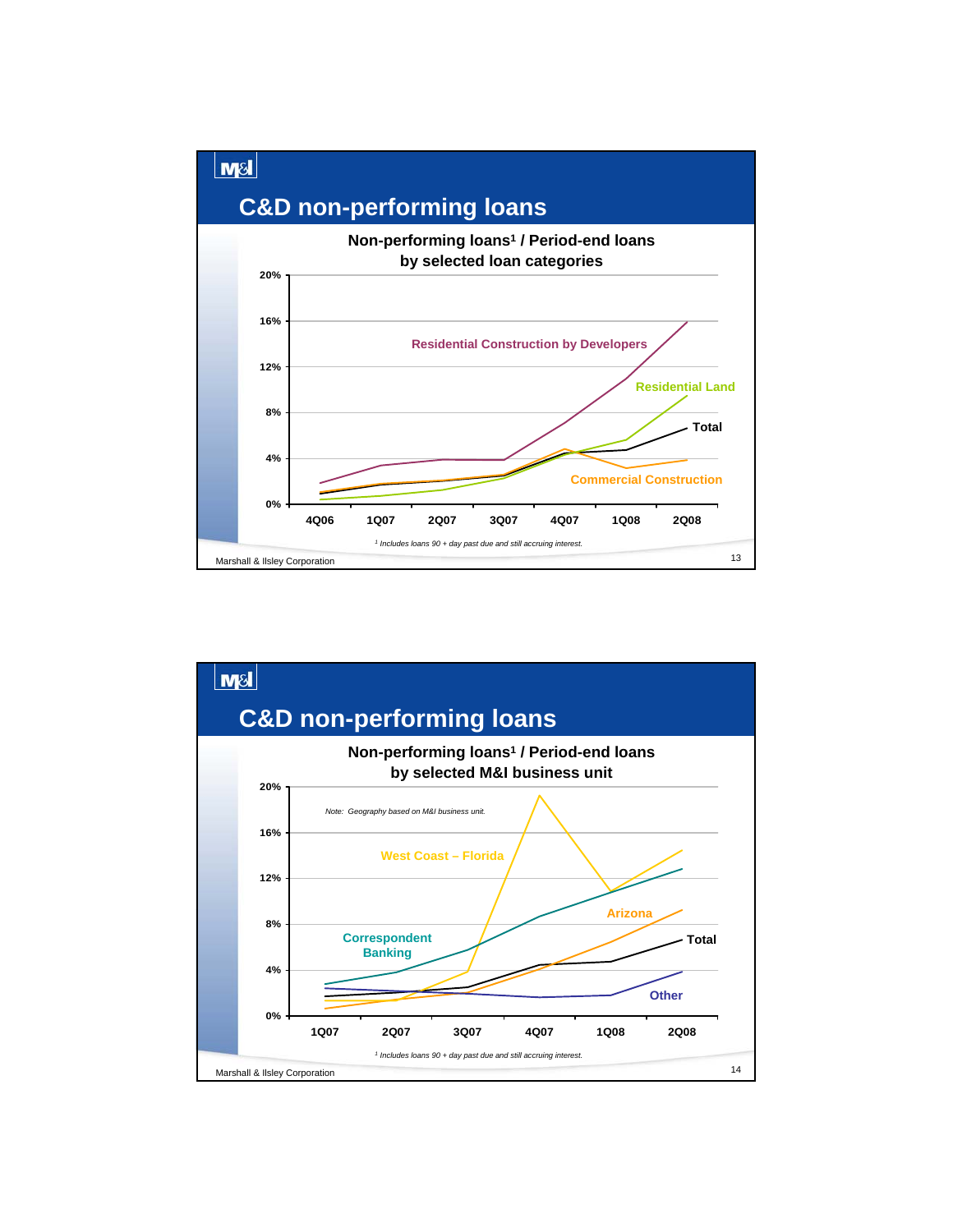

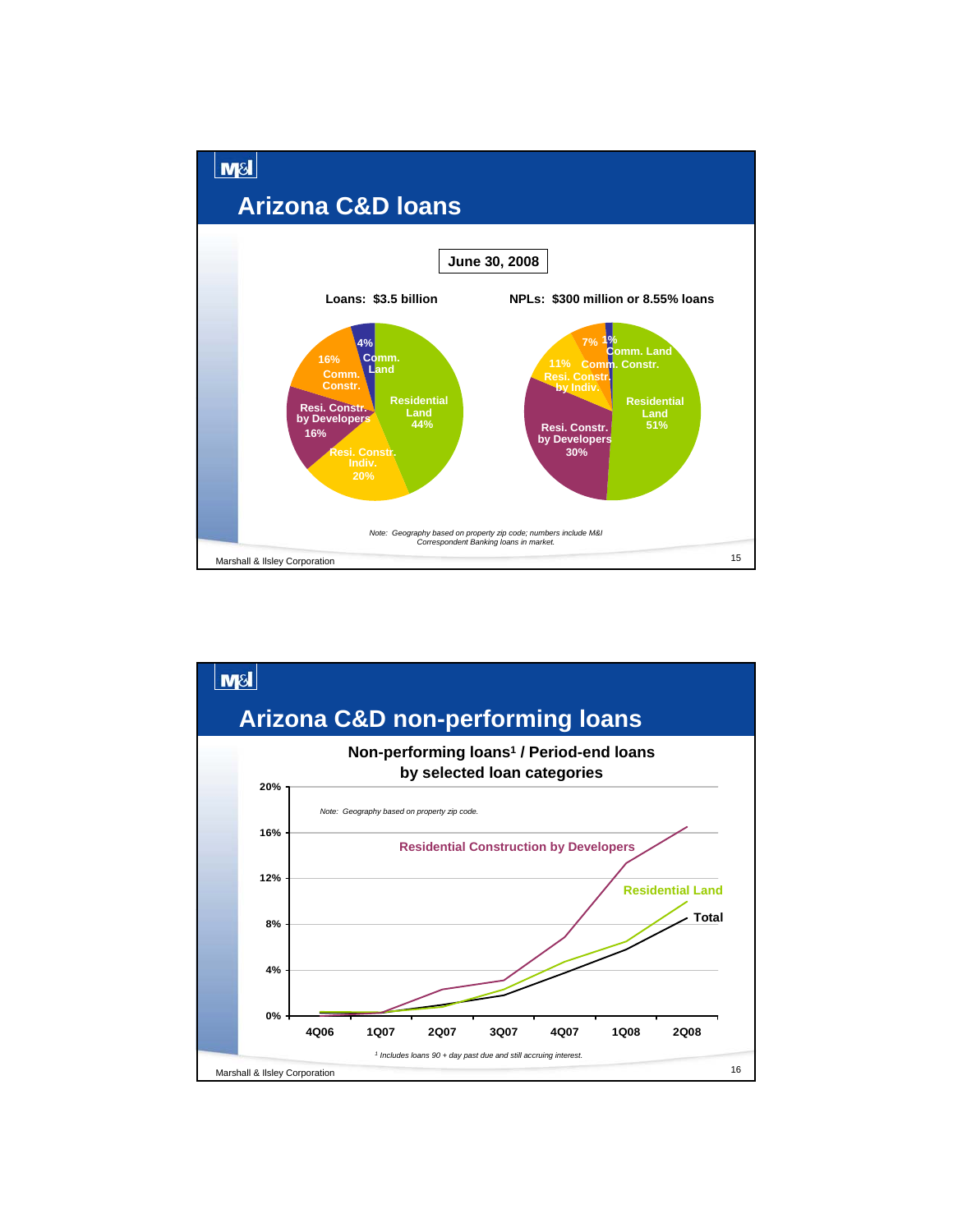

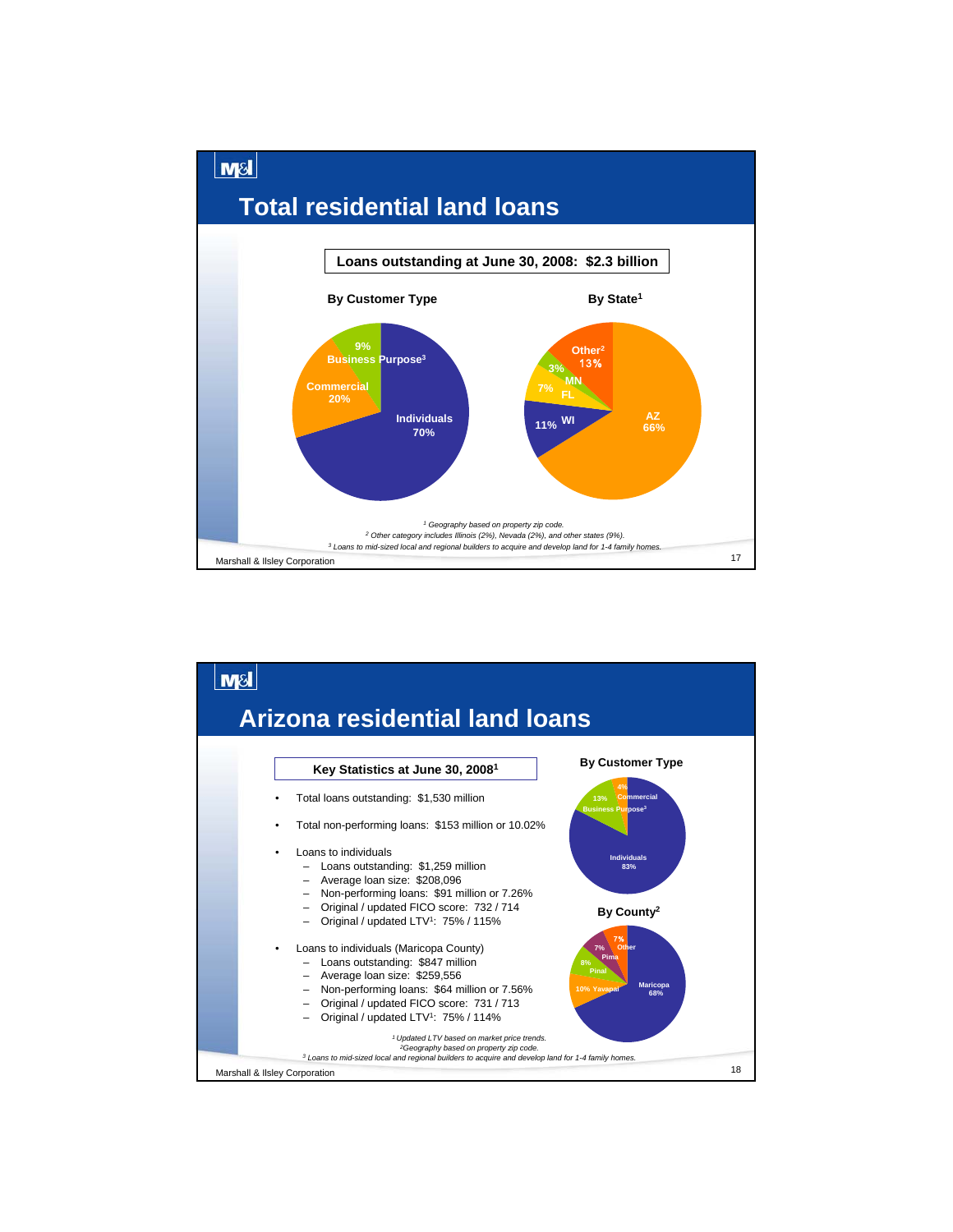

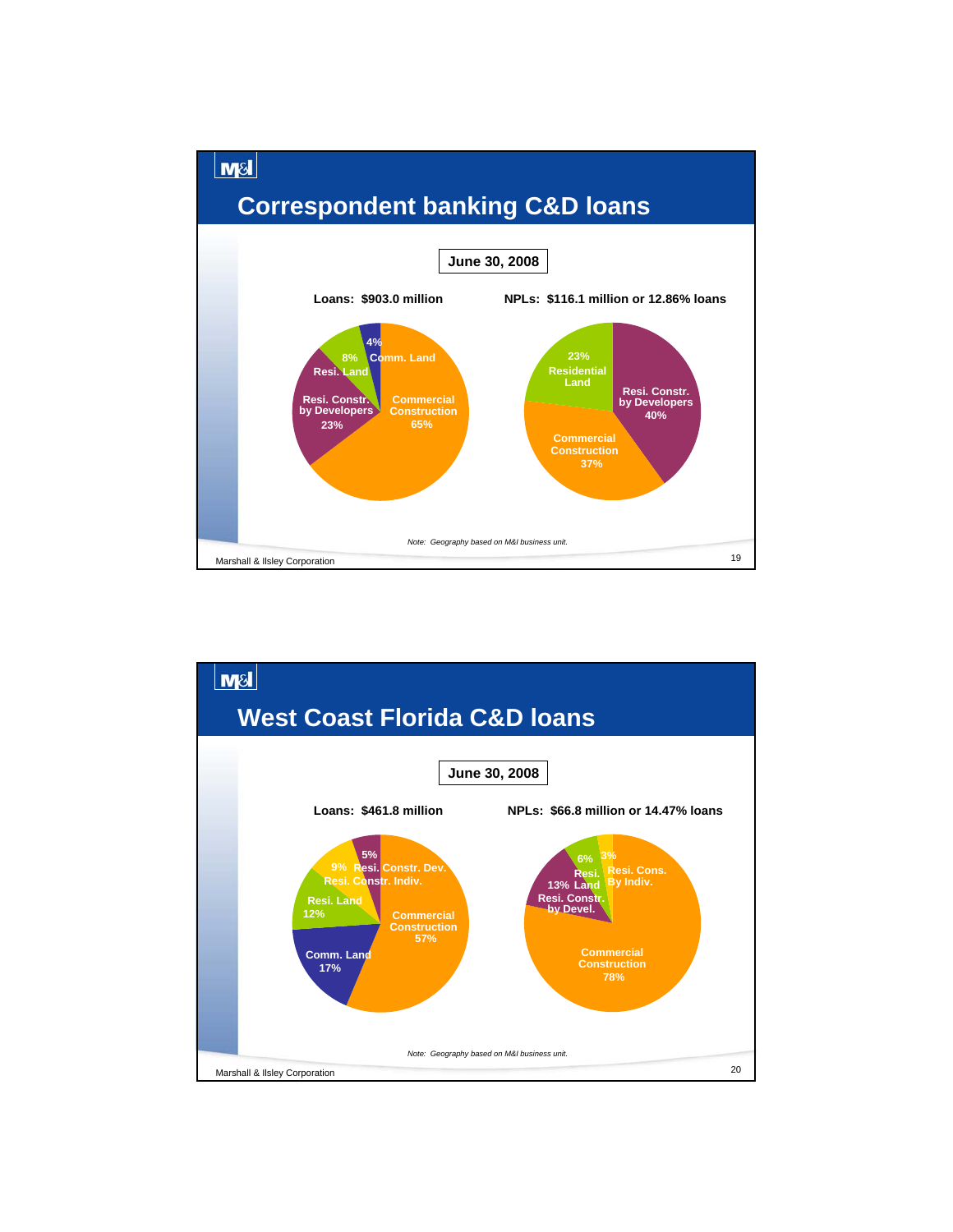